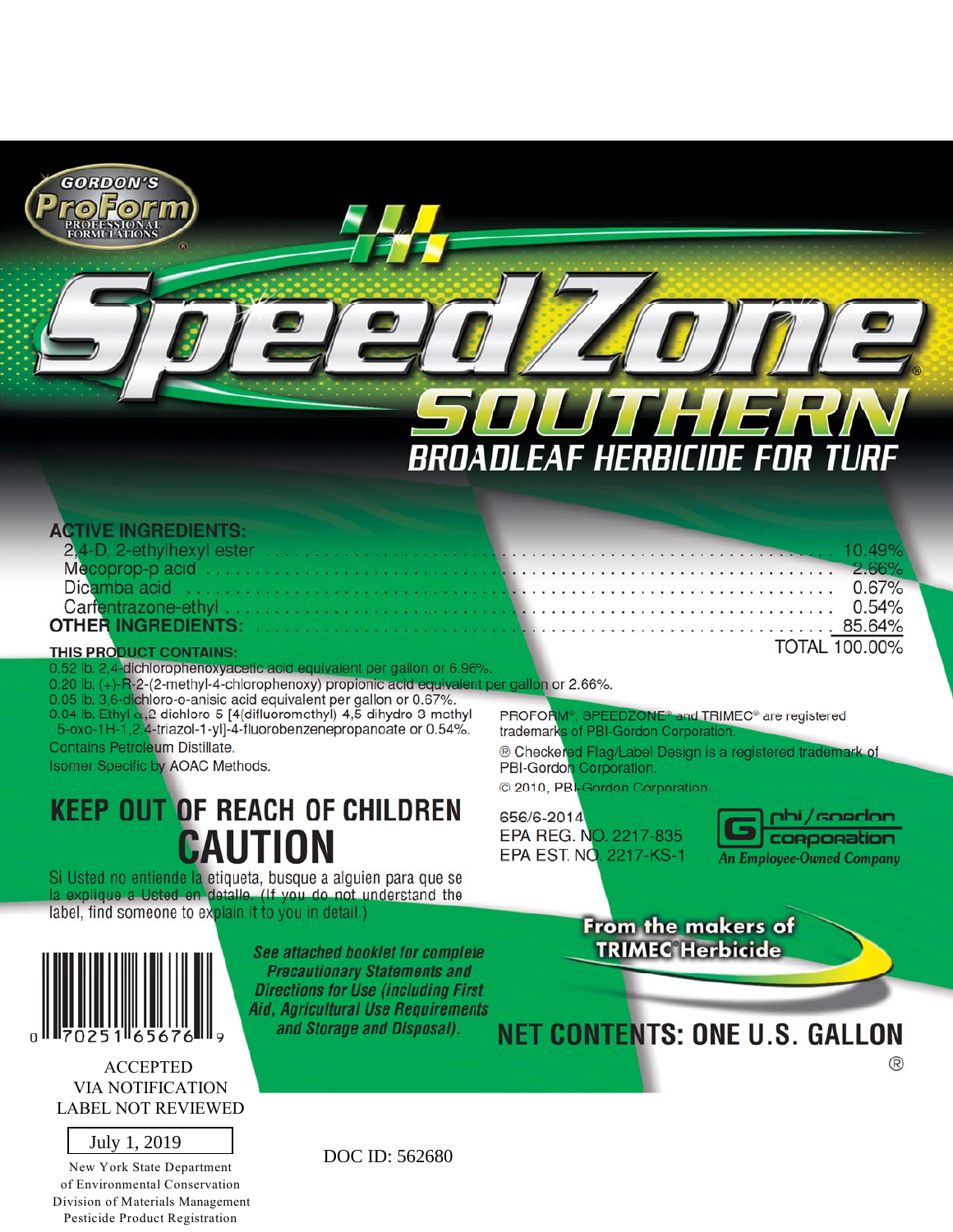



**DOLLARWEED**



**CREEPING BEGGARWEED**



**DANDELION**



**SPURGE**

*Turfgrasses include: Common Bermudagrass, Hybrid Bermudagrass, Bahiagrass, Zoysiagrass, Buffalograss, St. Augustinegrass (common), Centipedegrass, Seashore Paspalum, Kikuyugrass and most cool-season turfgrasses*

- **• SpeedZone® provides rapid and effective weed control including** *dollarweed, white clover, dandelion* **and** *spurge* **in turfgrass**
- **• Fast-acting performance with visible effects within hours**

**656/12-2018 AP120814 EPA REG. NO. 2217-835 EPA EST. NO. 2217-KS-1**



- **• Rain-fast in as little as 3 hours**
- **• Reseed in 1 week**
- **• High selectivity (turfgrass safety) in established warm- and cool-season turfgrass**
- **• Sites include lawns, golf courses, sod farms, roadsides and many other turf sites**

**From the makers of TRIMEC® Herbicide**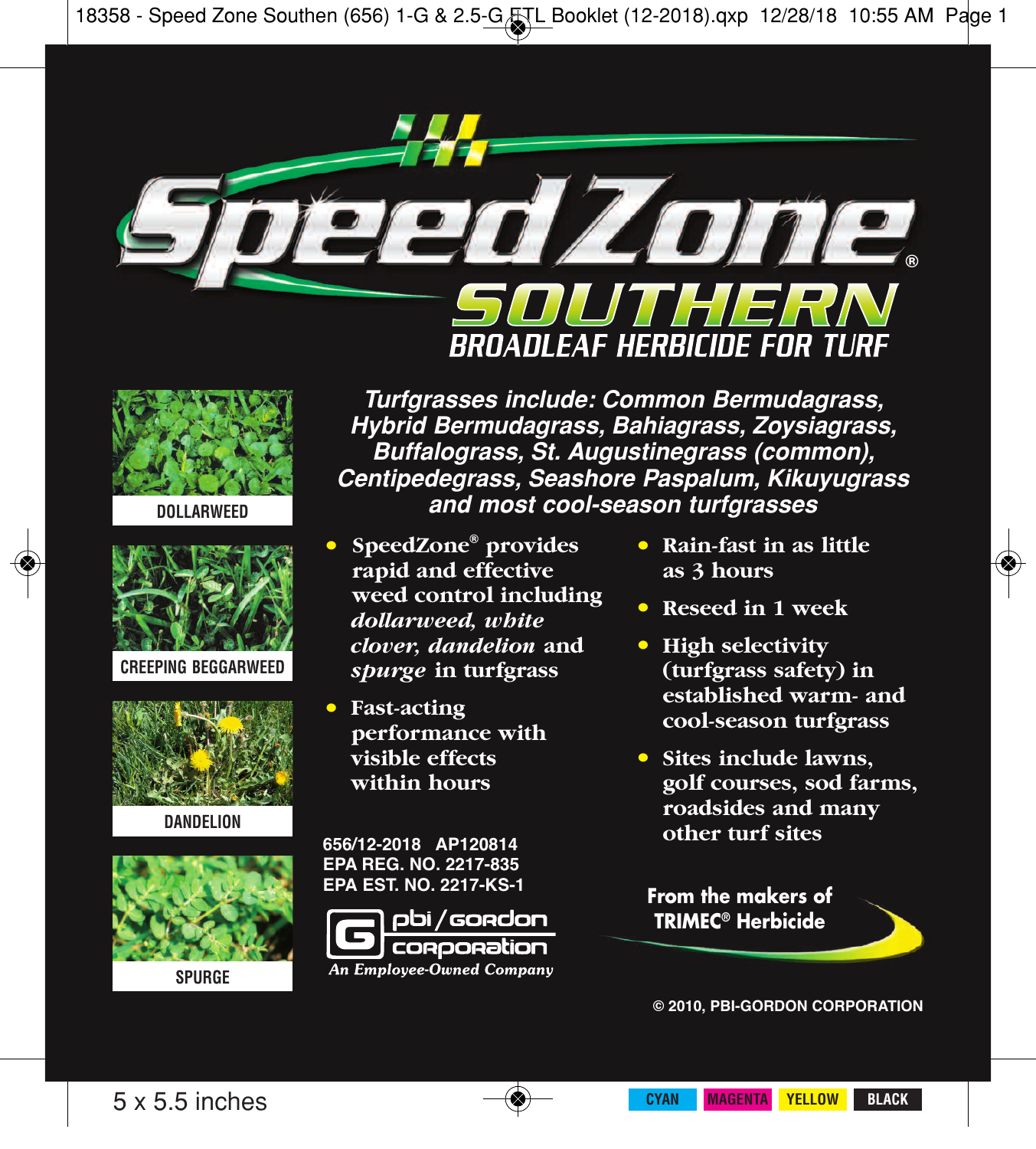



#### **ACTIVE INGREDIENTS:**

| 2,4-D, 2-ethylhexyl ester $\ldots \ldots \ldots$ 10.49% |       |
|---------------------------------------------------------|-------|
| Mecoprop-p acid $\ldots \ldots \ldots \ldots$           | 2.66% |
|                                                         | 0.67% |
| Carfentrazone-ethyl.                                    | 0.54% |
| <b>OTHER INGREDIENTS:</b> 85.64%                        |       |

## TOTAL 100.00% **THIS PRODUCT CONTAINS:**

0.52 lb. 2,4-dichlorophenoxyacetic acid equivalent

per gallon or 6.96%.

0.20 lb. (+)-R-2-(2-methyl-4-chlorophenoxy) propionic acid equivalent per gallon or 2.66%.

0.05 lb. 3,6-dichloro-o-anisic acid equivalent per gallon or 0.67%.

0.04 lb. Ethyl  $\alpha$ , 2-dichloro-5-[4(difluoromethyl)-4,5-dihydro-3-methyl-5-oxo-1H-1,2,4-triazol-1-yl]-4-fluorobenzene propanoate or 0.54%.

Contains Petroleum Distillate.

Isomer Specific by AOAC Methods.

## **KEEP OUT OF REACH OF CHILDREN CAUTION**

Si Usted no entiende la etiqueta, busque a alguien para que se la explique a Usted en detalle. (If you do not understand the label, find someone to explain it to you in detail.)



#### **READ THE ENTIRE LABEL FIRST. OBSERVE ALL PRECAUTIONS AND FOLLOW DIRECTIONS CAREFULLY.**

## **PRECAUTIONARY STATEMENTS**

#### **Hazards to Human and Domestic Animals**

**CAUTION:** Harmful if absorbed through the skin. Avoid contact with skin, eyes, or clothing. Harmful if swallowed.

#### **Personal Protective Equipment (PPE)**

Some materials that are chemical resistant to this product are barrier laminate, nitrile rubber, neoprene rubber or Viton. If you want more options, follow the instructions for category E on a EPA chemical resistance category selection chart.

All mixers, loaders, applicators, flaggers, and other handlers must wear:

- long-sleeved shirt and long pants,
- shoes and socks.
- chemical resistant gloves,
- chemical resistant apron when mixing or loading, cleaning up spills or equipment, or otherwise exposed to the concentrate.

See engineering controls for additional requirements.

#### **User Safety Requirements**

Follow manufacturer's instructions for cleaning/maintaining PPE. If no such instructions for washables exist, use detergent and hot water. Keep and wash PPE separately from other laundry.

#### **Engineering Control Statements**

**Containers over 1 gallon and less than 5 gallons:** Mixers and loaders who do not use a mechanical system (probe and pump) to transfer the contents of this container must wear coveralls or a chemical-resistant apron in addition to the other required PPE.

**Containers of 5 or more gallons:** Do not open-pour product from this container. A mechanical system (such as a probe and pump or spigot) must be used for transferring the contents of this container. If the contents of a non-refillable pesticide container are emptied, the probe must be rinsed before removal. If the mechanical system is used in a manner that meets the requirements listed in the Worker Protection Standard (WPS) for agricultural pesticides [40 CFR 170.240(d)(4)], the handler PPE requirements may be reduced or modified as specified in the WPS.

When handlers use closed systems or enclosed cabs in a manner that meets the requirements listed in the Worker Protection Standard (WPS) for agricultural pesticides [40 CFR 170.240 (d)(4-6), the handler PPE requirements may be reduced or modified as specified in the WPS.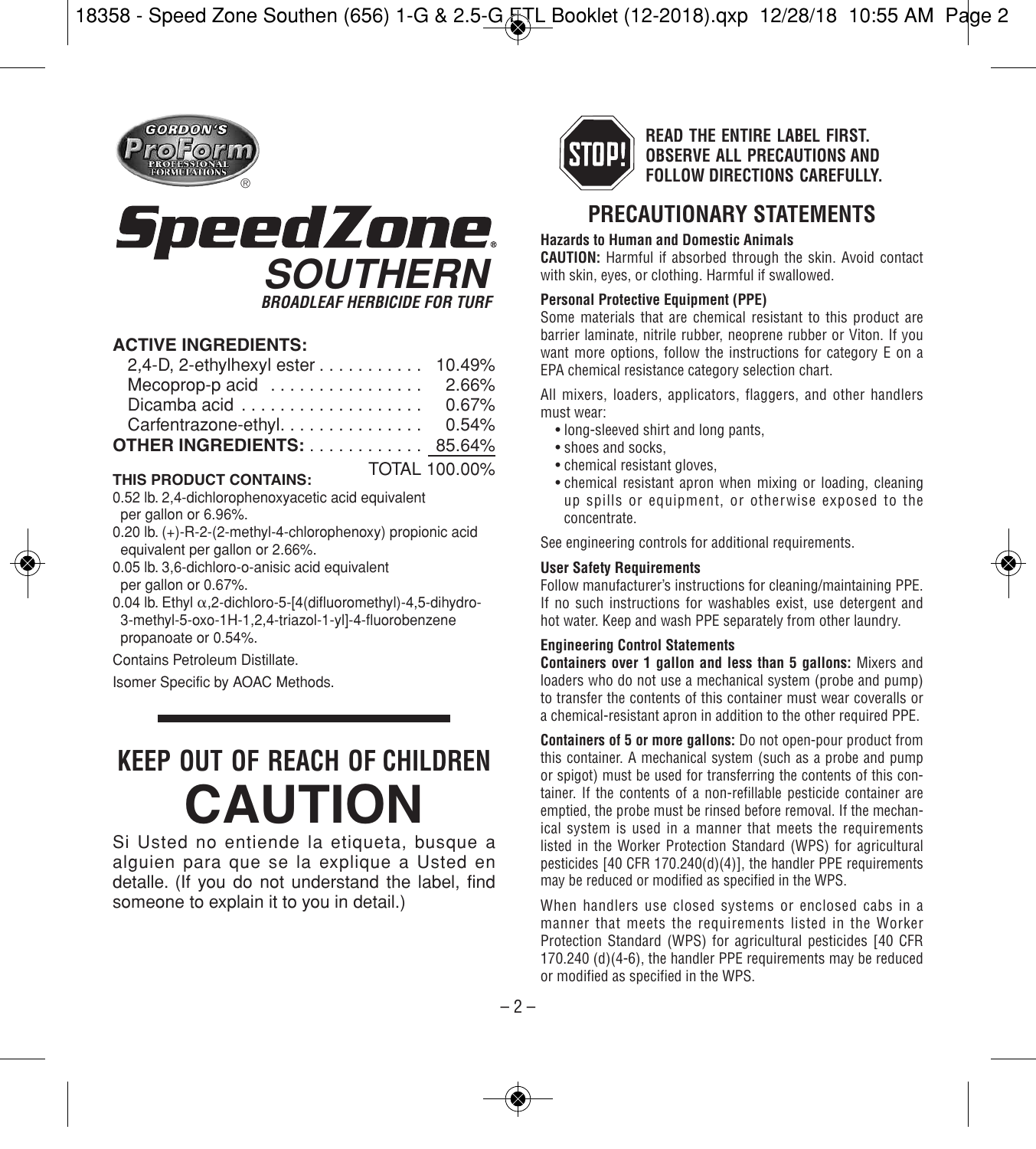#### **User Safety Recommendations**

- Users should wash hands before eating, drinking, chewing gum, using tobacco, or using the toilet.
- Users should remove clothing/PPE immediately if pesticide gets inside. Then wash thoroughly and put on clean clothing. If pesticide gets on skin, wash immediately with soap and water.
- Users should remove PPE immediately after handling this product. Wash the outside of gloves before removing. As soon as possible, wash thoroughly and change into clean clothing.

| <b>First Aid</b>                                                                                                           |                                                                                                                                                                                                                                                                              |  |
|----------------------------------------------------------------------------------------------------------------------------|------------------------------------------------------------------------------------------------------------------------------------------------------------------------------------------------------------------------------------------------------------------------------|--|
| If swallowed:                                                                                                              | • Call a poison control center or doctor<br>immediately for treatment advice.<br>. Do not induce vomiting unless told to<br>by a poison control center or doctor.<br>. Do not give any liquid to the person.<br>. Do not give anything by mouth to an<br>unconscious person. |  |
| If on skin:                                                                                                                | • Take off contaminated clothing.<br>• Rinse skin immediately with plenty of<br>water for 15-20 minutes.<br>• Call a poison control center or doctor<br>for treatment advice                                                                                                 |  |
| If in eyes:                                                                                                                | . Hold eye open and rinse slowly and<br>gently with water for 15-20 minutes.<br>• Remove contact lenses, if present,<br>after the first 5 minutes, then<br>continue rinsing eye.<br>. Call a poison control center or doctor<br>for treatment advice.                        |  |
| If inhaled:                                                                                                                | • Move person to fresh air.<br>• If person is not breathing, call 911 or<br>an ambulance, then give artificial res-<br>piration, preferably mouth-to-mouth<br>if possible.<br>· Call a poison control center or doctor<br>for treatment advice.                              |  |
| Have the product container or label with you when calling a<br>poison control center or doctor or going for treatment. For |                                                                                                                                                                                                                                                                              |  |

additional information in case of emergency, call toll free 1-877-800-5556.

**NOTE TO PHYSICIAN:** Contains petroleum distillate – vomiting may cause aspiration pneumonia.

#### **Environmental Hazards**

This pesticide may be toxic to fish and aquatic invertebrates and may adversely affect non-target plants. Do not apply directly to water, to areas where surface water is present, or to intertidal areas below the mean high water mark. Drift and runoff may be hazardous to aquatic organisms in water adjacent to treated areas. Do not contaminate water when disposing of equipment wash waters or rinsate.

This chemical has properties and characteristics associated with chemicals detected in groundwater. The use of this chemical in areas where soils are permeable, particularly where the water table is shallow, may result in groundwater contamination. Application around a cistern or well may result in contamination of drinking water or groundwater.

### **DIRECTIONS FOR USE**

It is a violation of Federal law to use this product in a manner inconsistent with its labeling.

Do not apply this product in a way that will contact workers or other persons, either directly or through drift. Only protected handlers may be in the area during application. For any requirements specific to your State or Tribe, consult the agency responsible for pesticide regulation.

#### **Agricultural Use Requirements**

Use this product only in accordance with its labeling and with the Worker Protection Standard, 40 CFR part 170.

This standard contains requirements for the protection of agricultural workers on farms, forests, nurseries, and greenhouses, and handlers of agricultural pesticides. It contains requirements for training, decontamination, notification, and emergency assistance. It also contains specific instructions and exceptions pertaining to the statements on this label about personal protective equipment and restricted-entry interval. The requirements in this box only apply to uses of this product that are covered by the Worker Protection Standard. Do not enter or allow worker entry into treated areas during the restricted-entry interval (REI) of 48 hours.

PPE required for early entry to treated areas that is permitted under the Worker Protection Standard and that involves contact with anything that has been treated, such as plants, soil, or water is:

- Coveralls worn over short-sleeved shirt and short pants,
- Chemical-resistant footwear plus socks,
- Chemical-resistant gloves made of any waterproof material,
- Chemical-resistant headgear for overhead exposure, and
- Protective eyewear.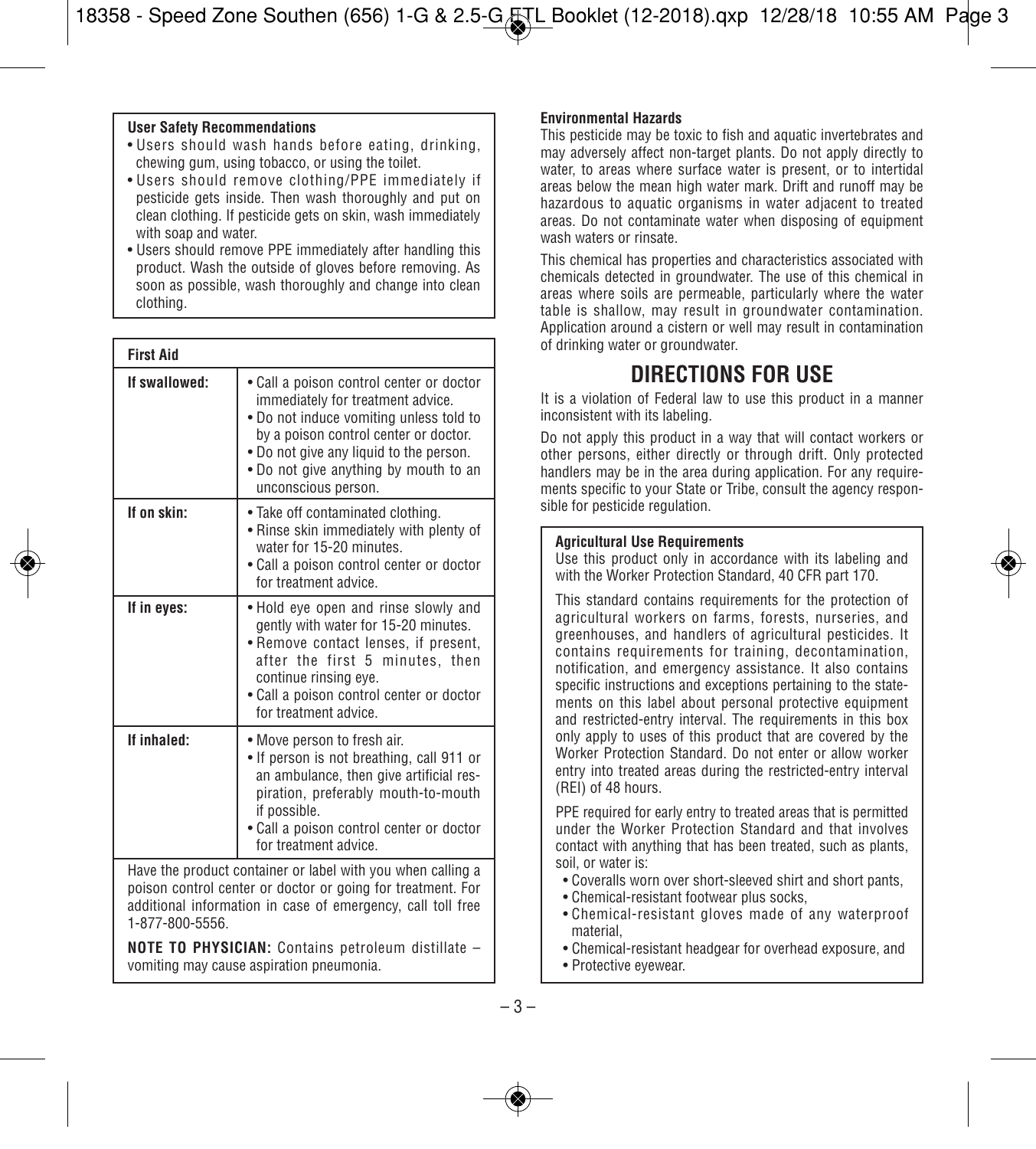#### **Non-Agricultural Use Requirements**

The requirements in this box apply to uses of this product that are NOT within the scope of the Worker Protection Standard for agricultural pesticides (40 CFR Part 170). The WPS applies when this product is used to produce agricultural plants on farms, forests, nurseries, or greenhouses.

**Reentry Statement:** Do not enter or allow people (or pets) to enter the treated area until sprays have dried.

#### **1. PRODUCT DESCRIPTION:**

SpeedZone Southern Broadleaf Herbicide for Turf contains four active ingredients including carfentrazone-ethyl that broaden the spectrum of weed control. Carfentrazone-ethyl is in the aryl triazolinone family and inhibits protoporphyrinogen oxidase (Protox), a pivotal enzyme in chlorophyll production. Without this key enzyme, a build-up of peroxide-like compounds occur, thus causing the plant cell membranes of weeds to rupture.

SpeedZone Southern Broadleaf Herbicide for Turf offers these advantages:

- Excellent postemergent activity with proven performance for broadleaf weed control in turfgrass.
- Superior cool weather performance.
- High selectivity (turfgrass safety) in established cool season turfgrass and most warm season turfgrass.
- Carfentrazone-ethyl combinations provide rapid and effective weed control for common and troublesome weed species in turfgrass, e.g. spurge, pennywort (dollarweed), dandelion, and white clover.
- Fast acting with evidence of injury within hours. The speed of action (rate of phytotoxicity) and the early injury symptoms are unique features of carfentrazone-ethyl combinations. Generally, the injury symptoms can be noticed within hours of the application and plant death can occur within 7 to 14 days.

#### **2. SPRAY PREPARATION:**

SpeedZone Southern Broadleaf Herbicide for Turf is an emulsifiable concentrate or an ester formulation intended for dilution with water. In certain applications, liquid fertilizer may replace part of the water as a diluent.

#### **Mixing with water:**

Add one-half the required amount of water to the spray tank, then add SpeedZone Southern Broadleaf Herbicide for Turf slowly with agitation, and complete filling the tank with water. To prevent separation of the emulsion, mix thoroughly and continue agitation while spraying.

This product forms an emulsion and can separate upon extended or prolonged standing. Re-agitate to assure uniformity of the spray mixture. Storage of the spray mixture beyond 72 hours is not recommended.

Do not use tank additives that alter the pH of the spray solution below pH 5 or above pH 8. Buffer the spray solution to alter the pH range as appropriate.

#### **Mixing with liquid fertilizers::**

Use suitable sources and rates of fertilizer based upon local recommendations. Refer to the mixing directions on the labels of the liquid fertilizers (e.g. UAN or urea solutions). Always perform a jar compatibility test before large scale mixing.

#### **Mixing with adjuvants and spray additives:**

Adjuvants include surfactants, spreaders, spreader-stickers, spray thickeners, foaming agents, activators, detergents, and drift reducing agents. All additives change the physical and biological properties of the spray solution.

SpeedZone Southern Broadleaf Herbicide for Turf is a solvent based emulsifiable concentrate designed for rapid penetration and uptake. Adjuvant(s) mixed with this product are seldom synergistic, often antagonistic, and may have no significant influence on efficacy.

Certain adjuvants combined with this product can damage the leaf tissue of turfgrass. If any discoloration or cosmetic effects are objectionable or any level of phytotoxicity would be unacceptable, then adjuvant(s) combined with SpeedZone Southern Broadleaf Herbicide for Turf would not be recommended. Use these adjuvants, spray additives or tank-mix combinations, only when your experience indicates that the tank mixture will not result in objectionable turf injury.

#### **3. GROUND EQUIPMENT:**

Spray distribution: The accuracy and uniformity of the herbicide distribution is the sole responsibility of the applicator. Power sprayers fitted with a boom or spray wand/gun may be used for broadcast applications and spot treatments. For best spray distribution and coverage, select a spray volume and delivery system that will ensure accurate and uniform coverage. Boom sprayers equipped with appropriate flat fan nozzles, tips, and screens are suitable for broadcast applications.

Spray volumes of 3 to 220 gallons per acre (except when applying this product to St. Augustinegrass, use spray volumes of 40 to 220 gallons per acre) with spray pressures adjusted to 20 to 40 psi. are appropriate. Use higher spray volumes for dense weed populations.

- Calibration and proper application are essential when using this product.
- Avoid spray overlaps with spray equipment.
- Over-application or rates above those recommended on this labeling can cause turf injury.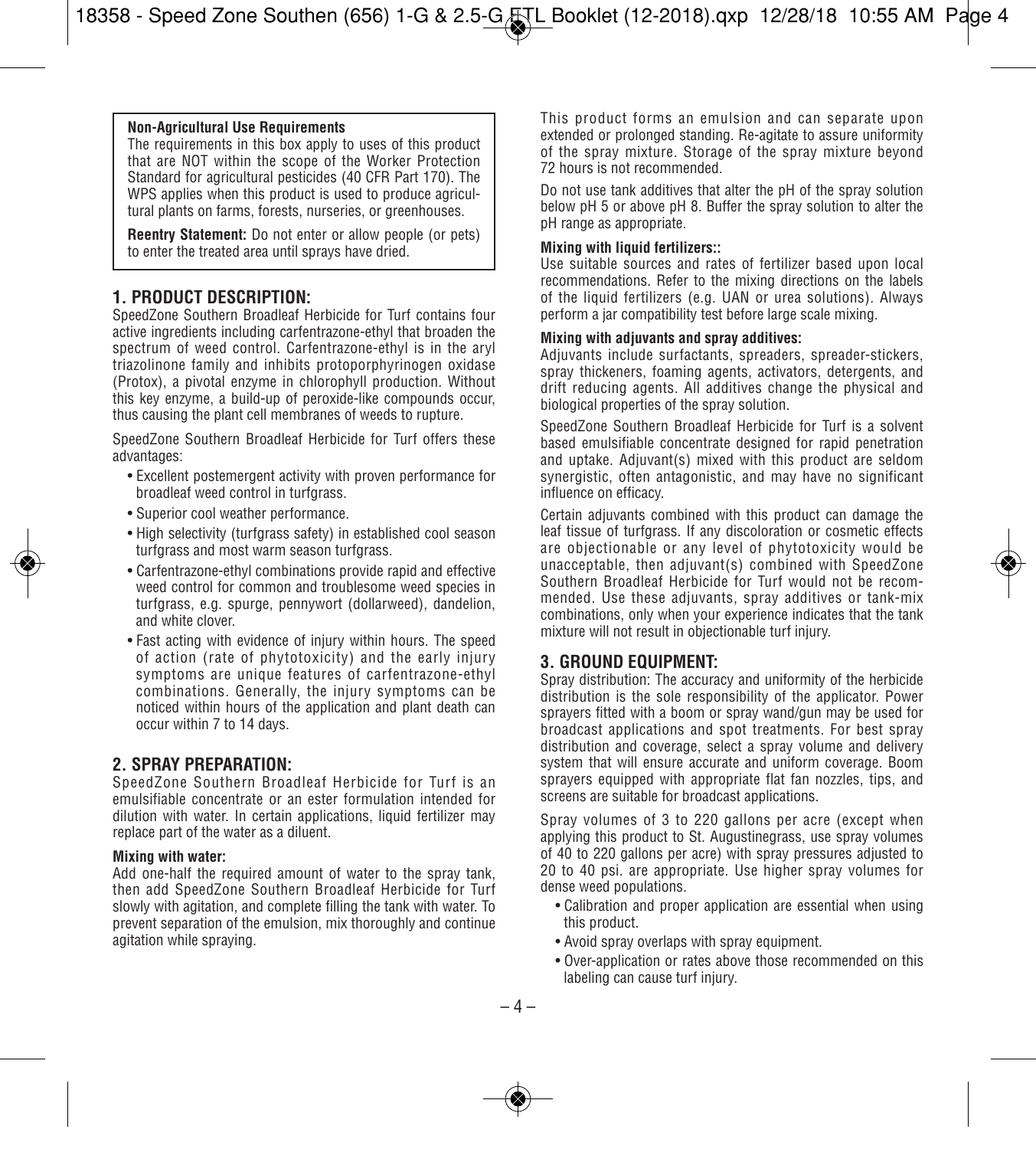• Hand-held technique: Spray wands fitted with flat fan nozzles should not be waved in a back-and-forth motion, or in a side-to-side motion, or in a swinging arm motion. Instead, the flat fan nozzle should be held stationary at the proper height. Side-to-side motion results in uneven coverage. To avoid excessive spray pattern overlaps, a spray colorant may be used.

Hand operated sprayers including backpack sprayers, compression sprayers, and knapsack sprayers are appropriate for small turfgrass areas when power equipment is unavailable, uneconomical, or impractical.

This product may cause injury to susceptible/nontarget plants at the use site by contacting the foliage, stems, or roots. To prevent injury to susceptible crops and other desirable broadleaf plants including but not limited to cotton, legumes, tobacco, tomatoes, garden/vegetable crops, and ornamentals (flowers, trees, and shrubs) avoid contact with the spray solution, spray droplets, and spray mist (fine droplets). Applications are recommended only when there is no potential hazard from spray drift during dormant and active growth periods. Do not apply when conditions are conducive to spray drift from the use site to untreated areas.

After using this product, clean sprayer with soap or detergent and water, or an approved spray tank cleaner and rinse thoroughly before applying other pesticides.

#### **4. SPRAY DRIFT MANAGEMENT:**

A variety of factors including weather conditions (e.g., wind direction, wind speed, temperature, relative humidity) and method of application (e.g., ground, aerial, airblast, chemigation) can influence pesticide drift. The applicator must evaluate all factors and make appropriate adjustments when applying this product.

#### **Droplet Size**

Use only medium or coarser spray nozzles according to ASAE (standard 572) definition of standard nozzles or a volume mean diameter of 300 microns or greater for spinning atomizer nozzles.

When applying sprays that contain 2,4-D mixed with other active ingredients that require a Medium or more fine spray, apply only as a Medium or coarser spray (ASAE standard 572) or a volume mean diameter of 300 microns or greater for spinning atomizer nozzles.

#### **Wind Speed**

Do not apply at wind speeds greater than 15 mph. Only apply this product if the wind direction favors on-target deposition and there are not sensitive areas (including, but not limited to, bodies of water, known habitat for nontarget species, nontarget crops) within 250 feet downwind. If applying a Medium spray, leave one swath unsprayed at the downwind edge of the treated field.

#### **Temperature Inversions**

If applying at wind speeds less than 3 mph, the applicator must determine if: a) conditions of temperature inversion exist, or b) stable atmospheric conditions exist at or below nozzle height. Do not make applications into areas of temperature inversions or stable atmospheric conditions.

#### **Susceptible Plants**

Do not apply under circumstances where spray drift may occur to food, forage, or other plantings that might be damaged or crops thereof rendered unfit for sale, use or consumption. Susceptible crops include, but are not limited to, cotton, okra, flowers, grapes (in growing stage), fruit trees (foliage), soybeans (vegetative stage), ornamentals,sunflowers, tomatoes, beans, and other vegetables, or tobacco. Small amounts of spray drift that might not be visible may injure susceptible broadleaf plants.

2,4-D esters may volatilize during conditions of low humidity and high temperatures. Do not apply during conditions of low humidity and high temperatures.

#### **Other State and Local Requirements**

Applicators must follow all state and local pesticide drift requirements regarding application of 2.4-D herbicides. Where states have more stringent regulations, they must be observed.

#### **Equipment**

All ground application equipment must be properly maintained and calibrated using appropriate carriers or surrogates.

Additional requirements for ground boom application: Do not apply with a nozzle height greater than 4 feet above the turf canopy.

#### **5. WHERE TO USE:**

SpeedZone Southern Broadleaf Herbicide for Turf provides selective broadleaf control in warm season and cool season turfgrass in five (5) use sites.

- Institutional sites are defined as turf areas around properties or facilities providing a service to public or private organizations including, but not limited to hospitals, nursing homes, schools, museums, libraries, sport facilities, golf courses (fairways, aprons, and roughs), and office buildings.
- Ornamental sites include turfgrass established around residences, parks, streets, retail outlets, cemeteries, industrial and institutional buildings, recreation areas, fairgrounds, areas adjacent to athletic fields and paved areas.
- Residential/domestic sites are defined as areas associated with the household or home life including, but not limited to apartment complexes, condominiums, and patient care areas of nursing homes, mental institutions, hospitals, or convalescent homes.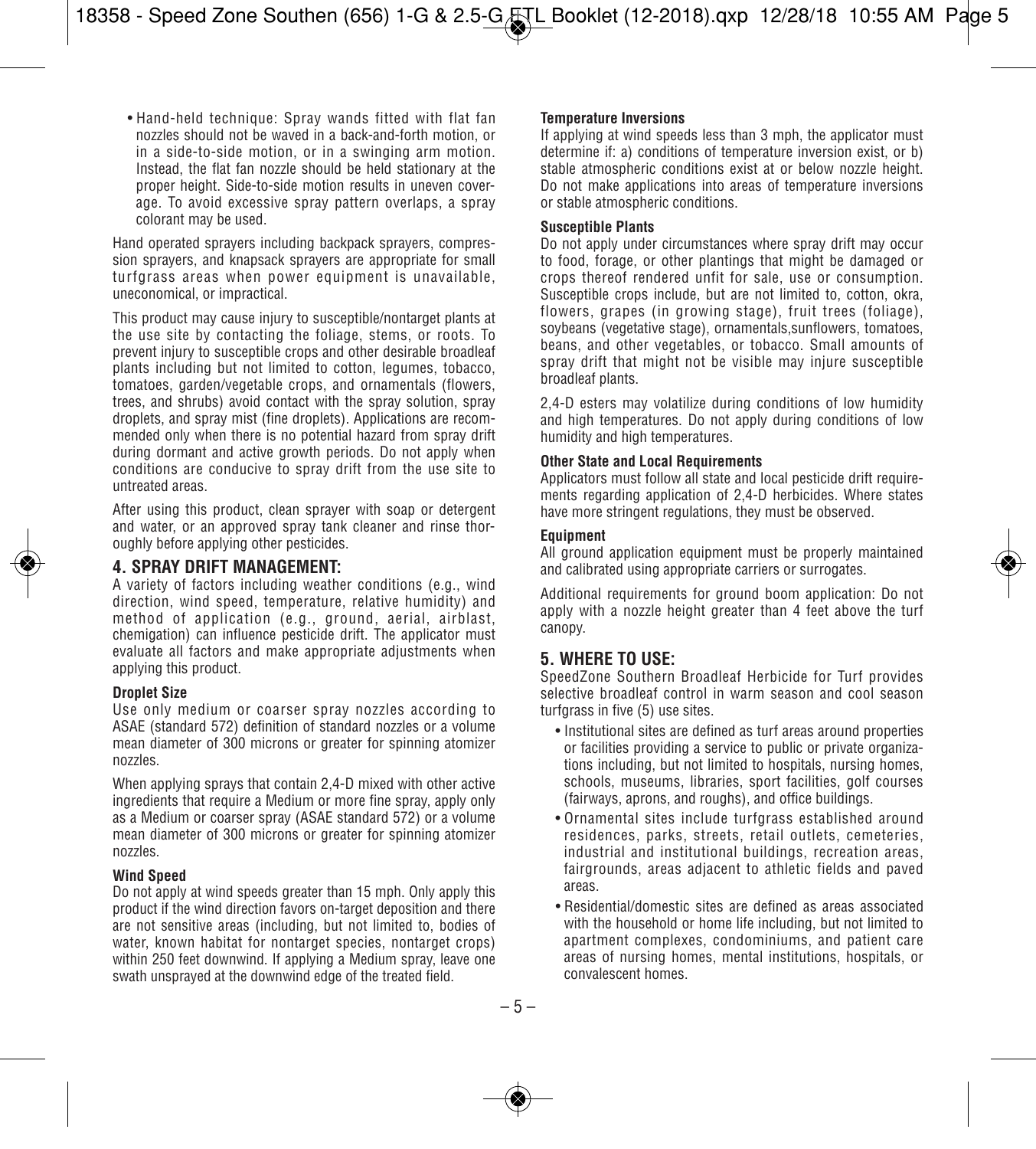- Agricultural site: Commercial sod production
- Non-cropland sites: including farmyards, fencerows or fence lines, highway rights-of-way (principal, interstate, county, private, and unpaved roads): Roadsides, roadside ditches, road shoulders, road embankments, dividers, and medians; Industrial sites: Lumberyards, tank farms, fuel or equipment storage areas; Municipal, state, and federal lands: Airports and military installations; railroad rightsof-ways, railroad yards, railroad crossings and railroad bridge abutments; Utility rights-of-way: telephone, pipeline, electrical powerlines, and communication transmission lines.

#### **Prohibitions of Sites:**

- Do not apply to any body of water such as lakes, streams, rivers, ponds, reservoirs, or estuaries (salt water bays). Do not apply to any shorelines (noncropland sites adjacent to the edges of a body of water) for lakes, streams, rivers, ponds, reservoirs, or estuaries (salt water bays).
- Do not apply to wetlands (swamps, bogs, potholes, or marshes).
- Do not apply to agricultural irrigation water or on agricultural irrigation ditchbanks and canals.
- Do not apply to agricultural drainage water or on agricultural ditchbanks<sup>1</sup>

#### **Turfgrass tolerance:**

• The turforass tolerance to this product may vary and temporary turfgrass yellowing may occur on St. Augustinegrass and certain varieties (F1) hybrids of hybrid bermudagrass. SpeedZone Southern Broadleaf Herbicide for Turf may injure certain turfgrass species. Environmental conditions and certain spray tank additives (eg. adjuvants, wetting agents, surfactants), liquid fertilizers, and tank mixtures containing other emulsifiable concentrates may reduce the selectivity on the turforass.

#### **Prohibitions:**

- Do not apply this product to bentgrass greens, carpetgrass, dichondra, legumes, and lawns where desirable clovers are present.
- Do not broadcast apply this product when ambient temperatures are above 85°F, some injury may be expected with spot treatments when air temperatures exceed 85°F. For St. Augustinegrass see Table 1 for specific temperature restrictions.

#### **6. APPLICATION SCHEDULES:**

Early postemergent applications of SpeedZone Southern Broadleaf Herbicide for Turf are recommended for annual, biennial, and perennial weeds. Apply this product to broadleaf weeds that are young and actively growing for the best results. SpeedZone Southern Broadleaf Herbicide for Turf combines a contact herbicide with systemic herbicides and provides little or no residual activity at recommended use rates.

SpeedZone Southern Broadleaf Herbicide for Turf may be applied as a single broadcast application or as a follow-up broadcast application in the spring, summer, or fall. Spring and fall treatments under adequate soil moisture conditions are preferred to the summer treatments. Generally, summer broadcast applications to older, drought stressed weeds are less effective.

Follow-up applications as spot treatments with a minimum 30 day interval are recommended for more mature weeds, for dense infestations, and for adverse environmental conditions.

Spot treatments during the summer may be appropriate for sparse infestations, or as a follow-up treatment, or any time broadleaf weeds are susceptible. Apply on a spray-to-wet basis for the best results.

Extremes in environmental conditions e.g. temperature and moisture, soil conditions, and cultural practices may affect the activity of SpeedZone Southern Broadleaf Herbicide for Turf. Under warm moist conditions, herbicide symptoms may be accelerated. While under very dry conditions, the expression of herbicide symptoms is delayed, and weeds hardened off by drought are less susceptible to SpeedZone Southern Broadleaf Herbicide for Turf.

#### **For newly seeded areas:**

The application of SpeedZone Southern Broadleaf Herbicide for Turf to grass seedlings is recommended after the second mowing.

#### **For newly sodded, sprigged, or plugged areas:**

The application of SpeedZone Southern Broadleaf Herbicide for Turf to newly sodded, sprigged, or plugged grasses should be delayed until 3 to 4 weeks after the sodding, sprigging, or plugging operations.

#### **For dormant turf:**

Applications to dormant bermudagrass, dormant zoysiagrass, and dormant bahiagrass are suggested.

### **7. CULTURAL TIPS FOR IMPROVED CONTROL:**

#### **Irrigation:**

- Do not apply this product through any type of irrigation system.
- Do not apply this product immediately before rainfall or irrigation. Rainfast in 3 hours. Do not irrigate or water the turfgrass within 3 hours after application. If dry conditions exist, irrigation 8 hours before and 8 hours after application is recommended.

#### **Mowing:**

Delay mowing 2 days before and until 2 days after the application of this product.

#### **Reseeding interval:**

Treated areas may be reseeded 1 week after application.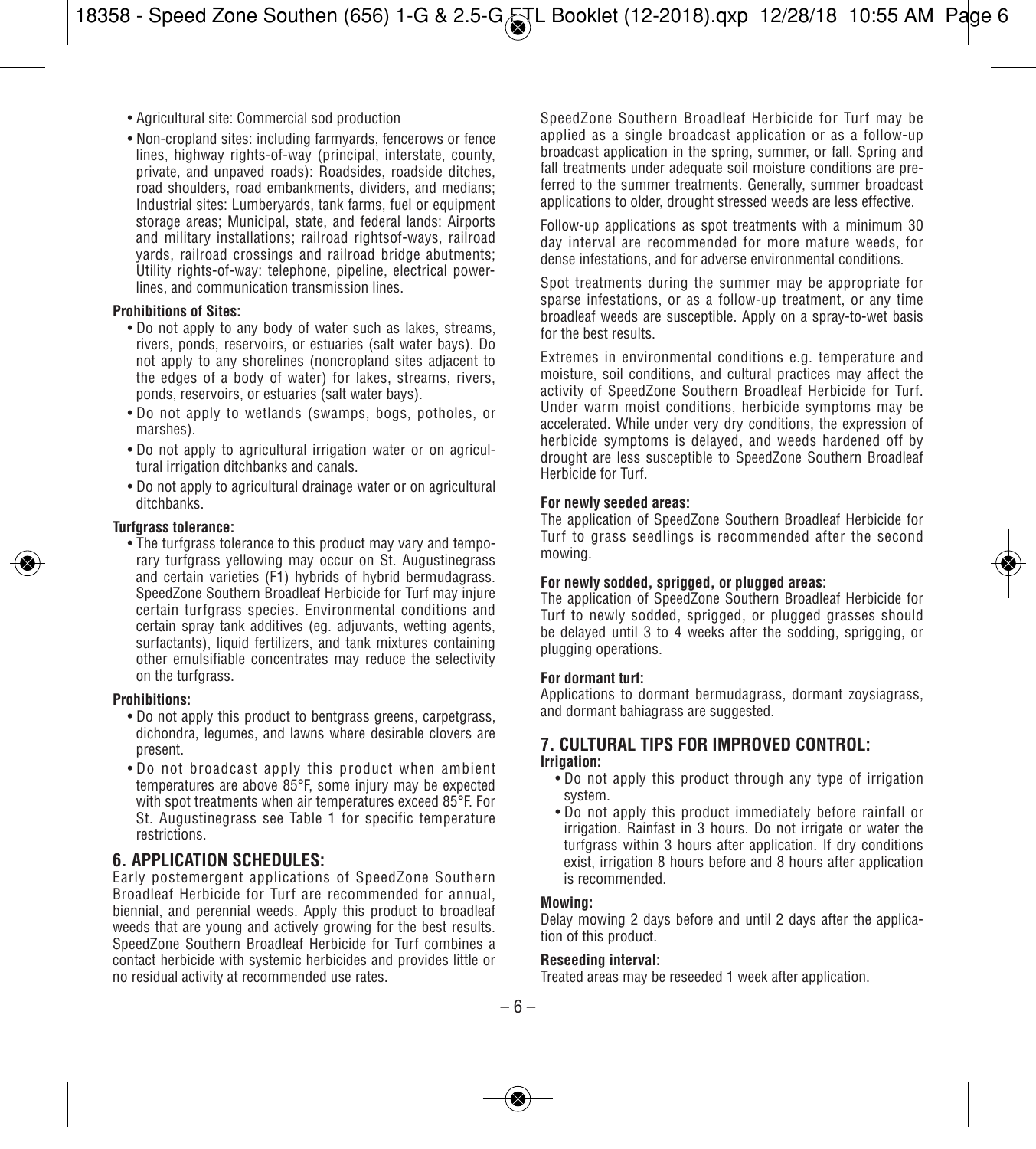#### **8. HOW MUCH TO USE: USE RATES AND SPRAY VOLUMES:**

Generally, the lower application rates within the specified range will provide satisfactory control of sensitive weed species. The higher application rates within the specified range will be required for dense infestations of perennial weeds, for adverse/extreme environmental conditions, or for weeds beyond the appropriate growth stages.

Do not apply more than 2 broadcast treatments per season. A minimum of 30 days is required between applications.

Use rates and spray volumes of SpeedZone Southern Broadleaf Herbicide for Turf as broadcast treatments for use on turfgrass are presented in Table 1.

#### **TABLE 1. RATE RECOMMENDATIONS FOR SOD FARMS, ORNAMENTAL LAWNS AND TURFGRASS.**

| <b>Species</b>                                                                                                                              | <b>Amount of Product  </b><br>Pints/Acre | Recommended<br><b>Spray Volume</b><br><b>Gallons/Acre</b> | <b>Amount of Product</b><br>fl. $oz.$<br>$1,000$ sq. ft. | <b>Spray Volume</b><br><b>Gallons per</b><br>$1,000$ sq. ft. |
|---------------------------------------------------------------------------------------------------------------------------------------------|------------------------------------------|-----------------------------------------------------------|----------------------------------------------------------|--------------------------------------------------------------|
| Warm Season Turf                                                                                                                            |                                          |                                                           |                                                          |                                                              |
| Hybrid bermudagrass, Bahiagrass, Zoysiagrass,<br>Buffalograss, Centipedegrass, Seashore paspalum<br>and Kikuyugrass                         | $2$ to $4$                               | 3 to 220                                                  | $0.75$ to $1.5$                                          | $0.1 \text{ to } 5.0$                                        |
| Common bermudagrass                                                                                                                         | 3 to 5                                   | 3 to 220                                                  | $1.1$ to $1.8$                                           | $0.1$ to $5.0$                                               |
| T NOTE: If any discoloration is obiectionable or any level of phytotoxicity would be unacceptable, then surfactants and other adiuvant(s) T |                                          |                                                           |                                                          |                                                              |

combined with SpeedZone Southern Broadleaf Herbicide for Turf are not recommended.

#### **TABLE 1. RATE RECOMMENDATIONS FOR SOD FARMS, ORNAMENTAL LAWNS AND TURFGRASS.**

| <b>Species</b>                                                                                                   | <b>Amount of Product  </b><br>Pints/Acre                                                               | Recommended<br><b>Spray Volume</b><br>Gallons/Acre | <b>Amount of Product</b><br>fl. $oz.$<br>$1,000$ sq. ft.                                                | <b>Spray Volume</b><br><b>Gallons</b> per<br>$1,000$ sq. ft. |
|------------------------------------------------------------------------------------------------------------------|--------------------------------------------------------------------------------------------------------|----------------------------------------------------|---------------------------------------------------------------------------------------------------------|--------------------------------------------------------------|
| <b>Warm Season Turf</b>                                                                                          |                                                                                                        |                                                    |                                                                                                         |                                                              |
| <b>Common St. Augustinegrass</b><br>(Excluding 'Floratam' and 'Bitterblue' varieties)<br>See Instructions Below: | $1.5$ to $4$<br>During higher<br>temperatures,<br>lower rates within<br>this range are<br>recommended. | 40 to 220                                          | $0.55$ to 1.5<br>During higher<br>temperatures, lower<br>rates within this<br>range are<br>recommended. | 1.0 to $5.0$                                                 |

• Do not apply this product to 'Floratam', 'Bitterblue' and other improved varieties of St. Augustinegrass.

• Do not broadcast or spot apply this product to St. Augustinegrass during spring green-up, which is the transition period between dormancy and active growth.

• Do not broadcast or spot apply this product to St. Augustinegrass during the fall to winter transition or if temperatures are expected to drop below 40°F within ten (10) days of application

• If dry conditions exist, irrigation 8 hours before and 8 hours after application is recommended.

- Avoid mowing 2 days before and until 2 days after the application of this product.
- Over application of this product can cause turf injury (discoloration, turf thinning, stunting and even turf death).
- Do not broadcast apply this product when ambient temperatures are below 50°F or above 85°F; some injury may be expected with spot treatments when air temperatures exceed 85°F.
- Do not use tank mixture combinations, unless your experience indicates that the tank mixture will not result in turf injury.
- To avoid turf injury, use only on turfgrass that is reasonably free of stress from diseases, insects, excess heat or cold, drought or excess rainfall/irrigation, shaded areas, low soil pH, nematodes, improper mowing or improper applications of fertilizer and pesticides. Injury can occur if this product is applied under any of these or other stress conditions. Under any of these stress conditions, any turf damage caused by the use of this product is beyond the control of PBI/Gordon Corporation and all risk is assumed by the buyer and/or user.

NOTE: If any discoloration is objectionable or any level of phytotoxicity would be unacceptable, then surfactants and other adjuvant(s) combined with SpeedZone Southern Broadleaf Herbicide for Turf are not recommended.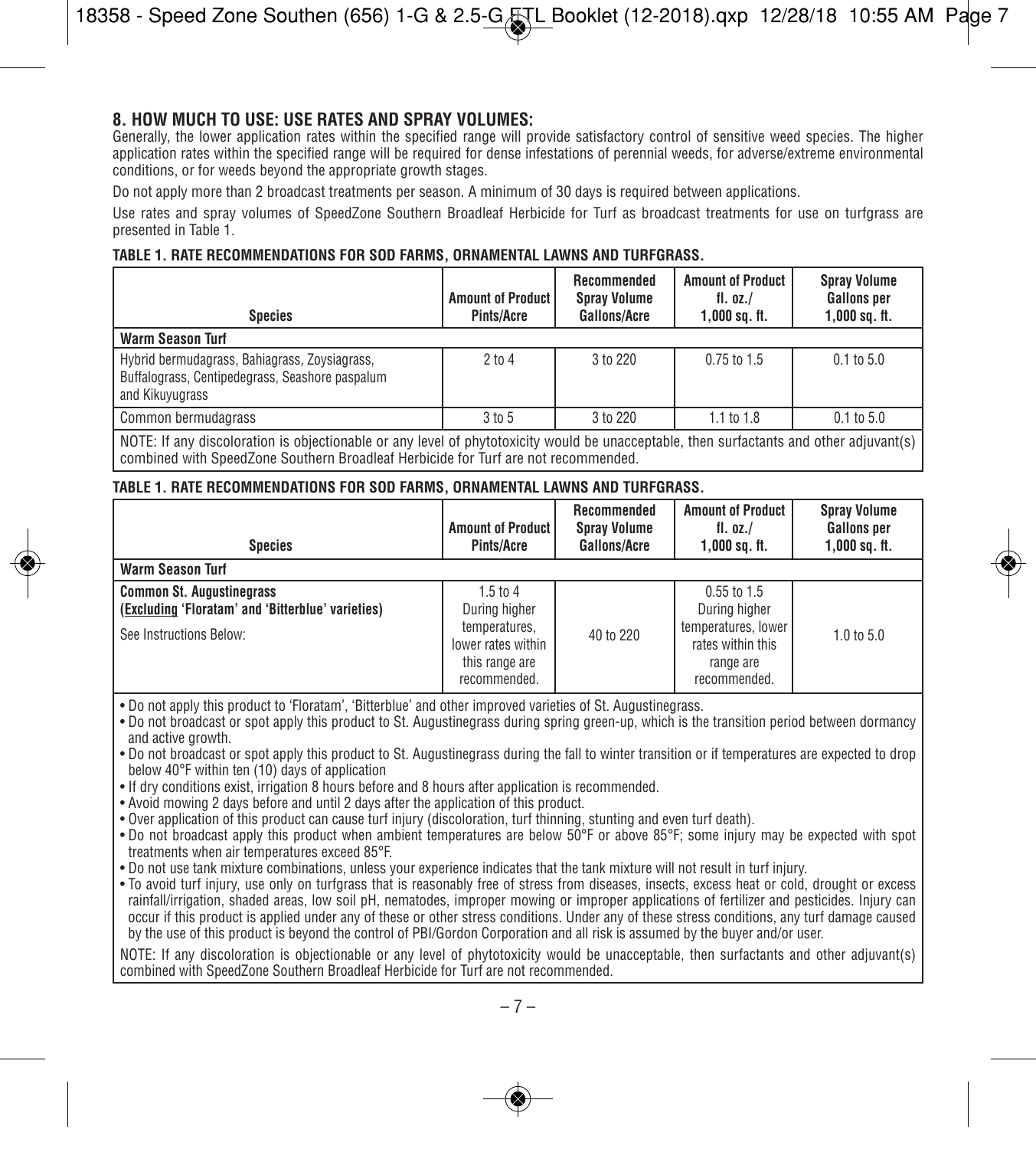#### **TABLE 1. RATE RECOMMENDATIONS FOR SOD FARMS, ORNAMENTAL LAWNS AND TURFGRASS.**

| <b>Species</b>                                                                                                                                                                                            | <b>Amount of Product</b><br>Pints/Acre | Recommended<br><b>Spray Volume</b><br>Gallons/Acre | <b>Amount of Product</b><br>fl. $oz$ ./<br>1,000 sq. ft. | <b>Spray Volume</b><br><b>Gallons per</b><br>$1,000$ sq. ft. |
|-----------------------------------------------------------------------------------------------------------------------------------------------------------------------------------------------------------|----------------------------------------|----------------------------------------------------|----------------------------------------------------------|--------------------------------------------------------------|
| <b>Cool Season Turf</b>                                                                                                                                                                                   |                                        |                                                    |                                                          |                                                              |
| Kentucky bluegrass, Annual bluegrass,<br>Annual ryegrass, Perennial ryegrass, Tall fescue,<br>Red or fine leaf fescues. Creeping bentgrass.<br>Colonial bentgrass.                                        |                                        |                                                    |                                                          |                                                              |
| Mixtures of cool season species established for<br>aesthetic purposes.                                                                                                                                    | 4 to 6                                 | 3 to 220                                           | $1.5$ to $2.2$                                           | $0.1$ to $5.0$                                               |
| Mixtures of cool season species in noncropland areas<br>established for roadside vegetation management or for<br>low maintenance. (Kentucky bluegrass, tall fescue,<br>smooth bromegrass & orchardgrass). |                                        |                                                    |                                                          |                                                              |
| Note: If any discoloration is objectionable or any level of phytotoxicity would be unacceptable, then surfactants and other adjuvant(s)                                                                   |                                        |                                                    |                                                          |                                                              |

combined with SpeedZone Southern Broadleaf Herbicide for Turf are not recommended.

#### **Limitations on 2,4-D applications to ornamental turfgrass and sod farms**

| <b>Use Site</b>         | <b>Maximum Rate</b><br>per Application                            | <b>Maximum Number of</b><br><b>Applications per Year</b> | <b>Minimum Interval</b><br><b>Between Applications</b> | <b>Minimum Spray</b><br>Volume | <b>Maximum</b><br><b>Seasonal Rate</b> |
|-------------------------|-------------------------------------------------------------------|----------------------------------------------------------|--------------------------------------------------------|--------------------------------|----------------------------------------|
| Ornamental<br>turforass | 6.0 pints/A<br>$(0.4 \text{ lb. } 2,4 \text{ - } D \text{ ae}/A)$ |                                                          | 30 days                                                | $2$ gal./ $A$                  | 12 pints/A<br>$(0.8$ lb. $2,4-D$ ae/A) |
| Sod farms               | 6.0 pints/A<br>$(0.4 \text{ lb } 2, 4 \text{ - } D \text{ ae}/A)$ |                                                          | 21 days                                                | $2$ gal./ $A$                  | 12 pints/A<br>$(0.8$ lb. $2,4-D$ ae/A) |

ae = Acid Equivalent. Do not exceed the maximum seasonal rate of 12 pints (0.8 lb 2,4-D ae) per acre per season, excluding spot treatments.

#### **SPOT TREATMENTS WITH HAND OPERATED SPRAYERS (INCLUDING BACKPACK SPRAYERS, COMPRESSION SPRAYERS, AND KNAPSACK SPRAYERS):**

- Calibration and proper application are essential when using this product.
- Over application or rates above those recommended on this labeling including excessive overlaps of this product can cause turf injury.
- Uniform applications are essential when using this product.
- Hand-held techniques: Spray wands fitted with flat fan nozzles should not be waved in a back-and-forth motion, or in a side-to-side motion, or in a swinging arm motion. Instead, the flat fan nozzle should be held stationary at the proper height. Side-to-side motions result in uneven coverage. To avoid excessive spray pattern overlaps, a spray colorant may be used.
- For cool season turfgrass, mix 1.5 to 2.2 fl. oz. of this product per one (1.0) gallon of water for treatment of approximately 1,000 sq. ft of turfgrass. Apply any time the emerged broadleaf weeds are susceptible.
- For warm season turfgrass other than St. Augustinegrass, mix 0.75 to 1.5 fl. oz. of this product per one (1.0) gallon of water for treatment of approximately 1,000 sq. ft of turfgrass. For St. Augustinegrass, higher spray volumes (more than 2 gallons/1,000 square feet) are recommended.
- Apply any time the emerged broadleaf weeds are susceptible
- Do not apply more than 2 spot treatments per season. A minimum of 30 days is required between applications.
- Do not use tank mixture combinations, unless your experience indicates that the tank mixture is effective and will not result in turf injury. No label dosage rate should be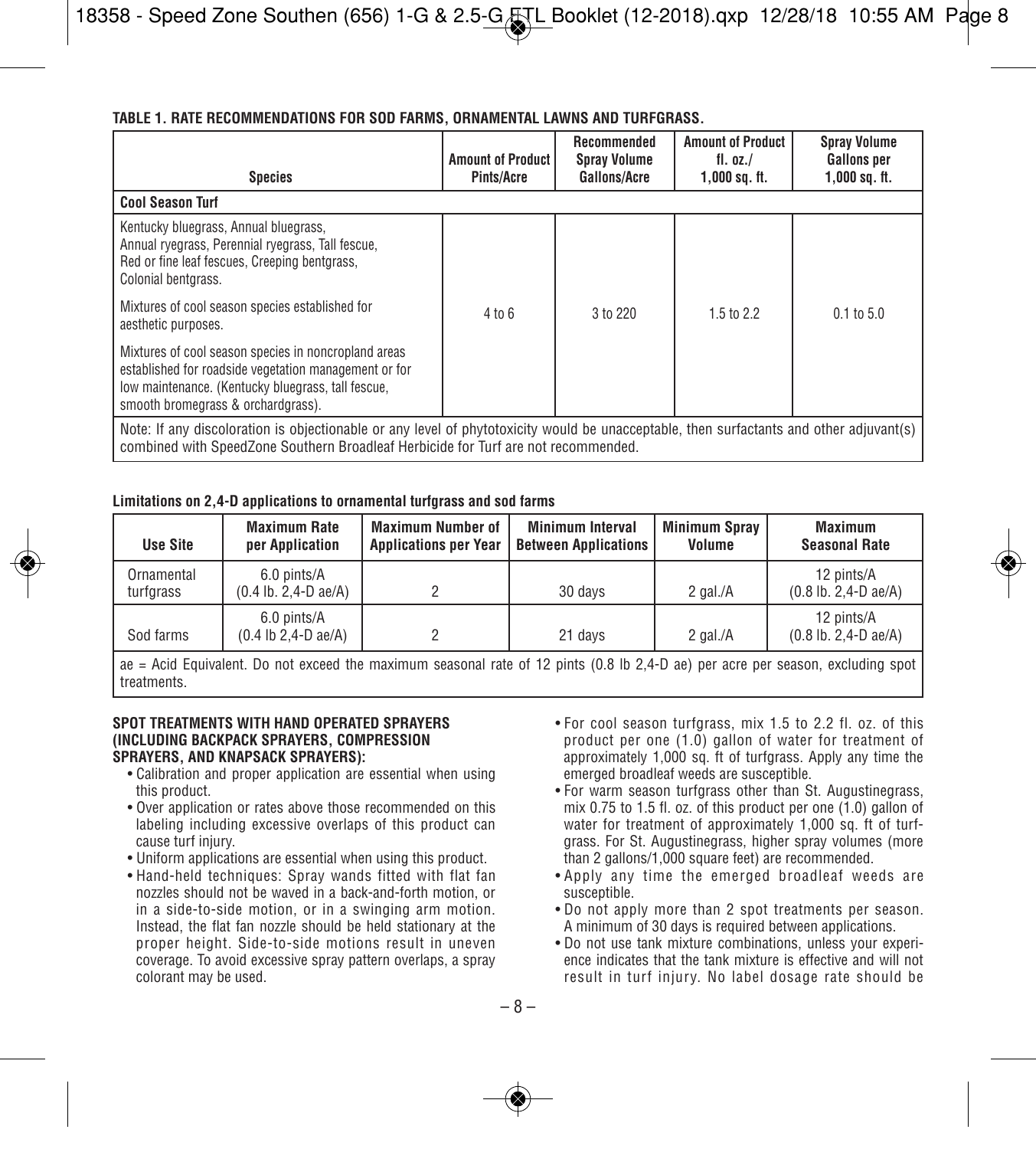exceeded. Follow the labeling of each companion product for precautionary statements, directions for use, dosage rates, and application schedules. Tank mixture recommendations are for use only in states where the companion products and application site are registered.

#### **9. BROADLEAF WEEDS CONTROLLED:**

This product will control or suppress the following broadleaf weeds. Apply any time the emerged broadleaf weeds are susceptible.

### **BROADLEAF WEEDS**

Aster, white heath & white prairie Bedstraw Beggarweed, creeping **Bindweed** Black medic Broadleaf plantain Buckhorn plantain Bull thistle Burclover Burdock, common Buttercup, creeping **Carpetweed** Chickweed, common Chicory **Cinquefoil** Clover Compassplant Curly dock Dandelion Dayflower Deadnettle Dock Dogfennel Dollarweed (\*pennywort) English daisy False dandelion (\*spotted catsear & common catsear) Field bindweed (\*morningglory  $\&$  creeping jenny) Field oxeve-daisy (\*creeping oxeye) Filaree, whitestem & redstem Florida betony Florida pusley Ground ivy

Groundsel Hawkweed Healall Henbit Innocence (Blue-eyed Mary) Knotweed **Lambsquarters** Lawn burweed Lespedeza, common Mallow, common Matchweed Mouseear chickweed Old world diamond flower Oxalis (\*yellow woodsorrel & creeping woodsorrel) Parsley-piert Pennsylvania smartweed Pepperweed Pigweed **Pineappleweed** Plantain Poison ivy Poison oak Puncturevine Purple cudweed Purslane Ragweed Redweed Red sorrel (\*sheep sorrel) Shepherd's purse **Spurge Thistle** Veronica (\*corn speedwell) Virginia buttonweed White clover (\*Dutch clover, honeysuckle clover, white trefoil, & purplewort) Wild carrot *(cont. on next column)* **BROADLEAF WEEDS** *(cont.)*

Wild garlic Wild geranium Wild lettuce Wild mustard Wild onion \*Synonyms

Wild strawberry Wild violet Yarrow Yellow rocket

#### **POSTEMERGENCE CONTROL OF GRASSY WEEDS:**

This product will control or suppress specific annual grasses when applied at a rate of 4-5 pints/acre. Depending on timing of application, a second application may be needed for adequate control. If necessary, a second application may be made at the same rate, 30 days after the initial application. This product works best when applied while the annual grasses are small (pre-tiller) and actively growing, but control can be obtained at all growth stages. Some biotypes may show resistance to PPO inhibiting herbicides.

**Common Name Scientific Name** Goosegrass\* Eleusine indica \*Not for use in California

## **STORAGE AND DISPOSAL**

#### Do not contaminate water, food, or feed by storage or disposal.

**PESTICIDE STORAGE:** Store in original container in a locked storage area inaccessible to children or pets. Keep from freezing.

**PESTICIDE DISPOSAL:** Pesticide wastes are acutely hazardous. Improper disposal of excess pesticide, spray mixture, or rinsate is a violation of Federal law. If these wastes cannot be disposed of by use according to label instructions, contact your state Pesticide or Environmental Control Agency or the Hazardous Waste representative at the nearest EPA Regional Office for guidance.

#### **For nonrefillable containers less than 5 gallons:**

**CONTAINER HANDLING:** Nonrefillable container. Do not reuse or refill this container. Offer for recycling, if available, or puncture and dispose of in a sanitary landfill, or by incineration, or, if allowed by state and local authorities, by burning. If burned, stay out of smoke.

Triple rinse or pressure rinse container (or equivalent) promptly after emptying.

Triple rinse as follows: Empty the remaining contents into application equipment or a mix tank and drain for 10 seconds after the flow begins to drip. Fill the container 1/4 full with

*(cont. on next page)*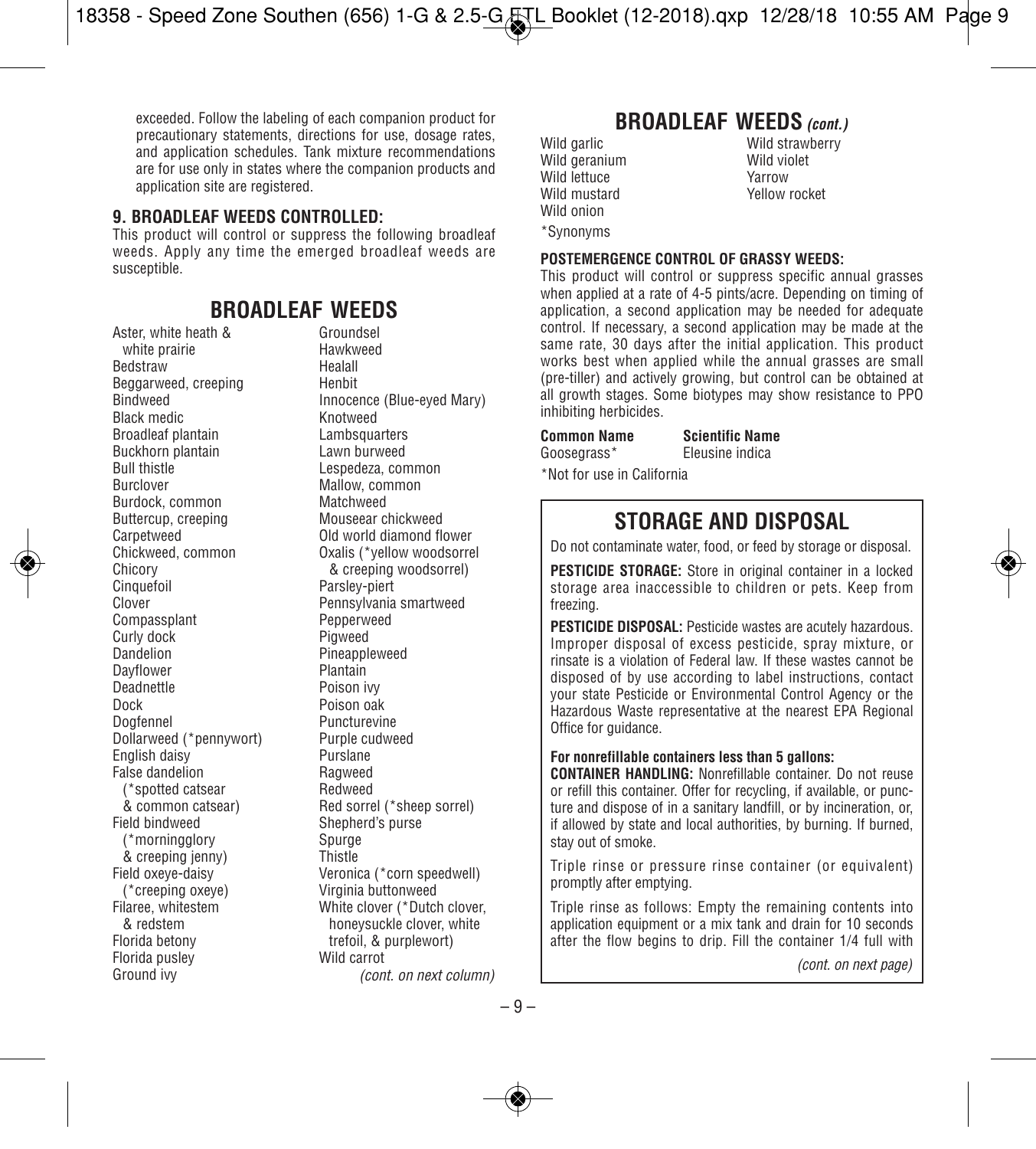water and recap. Shake for 10 seconds. Pour rinsate into application equipment or a mix tank or store rinsate for later use or disposal. Drain for 10 seconds after the flow begins to drip. Repeat this procedure two more times.

#### OR

Pressure rinse as follows: Empty the remaining contents into application equipment or a mix tank and continue to drain for 10 seconds after the flow begins to drip. Hold container upside down over application equipment or mix tank or collect rinsate for later use or disposal. Insert pressure rinsing nozzle in the side of the container, and rinse at about 40 PSI for at least 30 seconds. Drain for 10 seconds after the flow begins to drip.

#### **For nonrefillable containers greater than 5 gallons:**

**CONTAINER HANDLING:** Nonrefillable container. Do not reuse or refill this container. Offer for recycling, if available, or puncture and dispose of in a sanitary landfill, or by incineration, or, if allowed by state and local authorities, by burning. If burned, stay out of smoke.

Triple rinse [or pressure rinse] container (or equivalent) promptly after emptying.

Triple rinse as follows: Empty the remaining contents into application equipment or a mix tank. Fill the container 1/4 full with water. Replace and tighten closures. Tip container on its side and roll it back and forth, ensuring at least one complete revolution, for 30 seconds. Stand the container on its end and tip it back and forth several times. Turn the container over onto its other end and tip it back and forth several times. Empty the rinsate into application equipment or a mix tank or store rinsate for later use or disposal. Repeat this procedure two more times.

#### OR

Pressure rinse as follows: Empty the remaining contents into application equipment or a mix tank and continue to drain for 10 seconds after the flow begins to drip. Hold container upside down over application equipment or mix tank or collect rinsate for later use or disposal. Insert pressure rinsing nozzle in the side of the container, and rinse at about 40 PSI for at least 30 seconds. Drain for 10 seconds after the flow begins to drip.

#### **For Refillable Containers:**

**CONTAINER HANDLING:** Refillable container. Refill this container with pesticide only. Do not reuse this container for any other purpose.

Container cleaning: Cleaning the container before final disposal is the responsibility of the person disposing of the container. *(cont. on next column)*

## **STORAGE AND DISPOSAL** *(cont.)* **STORAGE AND DISPOSAL** *(cont.)*

Cleaning before refilling is the responsibility of the refiller. To clean the container before final disposal, empty the remaining contents from this container into application equipment or a mix tank. Fill the container about 10 percent full with water. Agitate vigorously or recirculate water with the pump for 2 minutes. Pour or pump rinsate into application equipment or rinsate collection system. Repeat this rinsing procedure two more times.

Use of this product in certain portions of California, Oregon and Washington is subject to the January 22, 2004 Order for injunctive relief in *Washington Toxics Coalition. et al. v. EPA*, C01-0132C, (W.D. WA). For further information, please refer to EPA Web Site: http://www.epa.gov/espp.

## **LIMITED WARRANTY AND DISCLAIMER**

FOR USE ONLY AS DIRECTED. TO THE EXTENT CONSISTENT WITH APPLICABLE LAW, THE MANUFACTURER NEITHER MAKES NOR INTENDS ANY EXPRESS OR IMPLIED WARRANTIES, INCLUDING ANY WARRANTY OF MER-CHANTABILITY OR FITNESS FOR A PARTICULAR PURPOSE, WHICH ARE HEREBY EXPRESSLY DISCLAIMED. TO THE EXTENT CONSISTENT WITH APPLICABLE LAW, IN NO CASE SHALL THE MANUFACTURER BE LIABLE FOR INCIDENTAL. CONSEQUENTIAL, OR SPECIAL DAMAGES RESULTING FROM THE USE OR HANDLING OF THIS PRODUCT. If these terms are not acceptable, return this product unopened immediately to the point of purchase, and the purchase price will be refunded in full. The terms of this LIMITED WARRANTY AND DISCLAIMER cannot be varied by any written or verbal statements or agreements at the point of sale or elsewhere.

PROFORM®, SPEEDZONE® and TRIMEC® are registered trademarks of PBI-Gordon Corporation.

- ® Checkered Flag/Label Design is a registered trademark of PBI-Gordon Corporation.
- © 2010, PBI-Gordon Corporation.

656/12-2018 AP120814 EPA REG. NO. 2217-835 EPA EST. NO. 2217-KS-1

**MANUFACTURED BY PBI/GORDON CORPORATION P.O. BOX 860350 SHAWNEE, KANSAS 66286 www.GordonsProfessional.com**